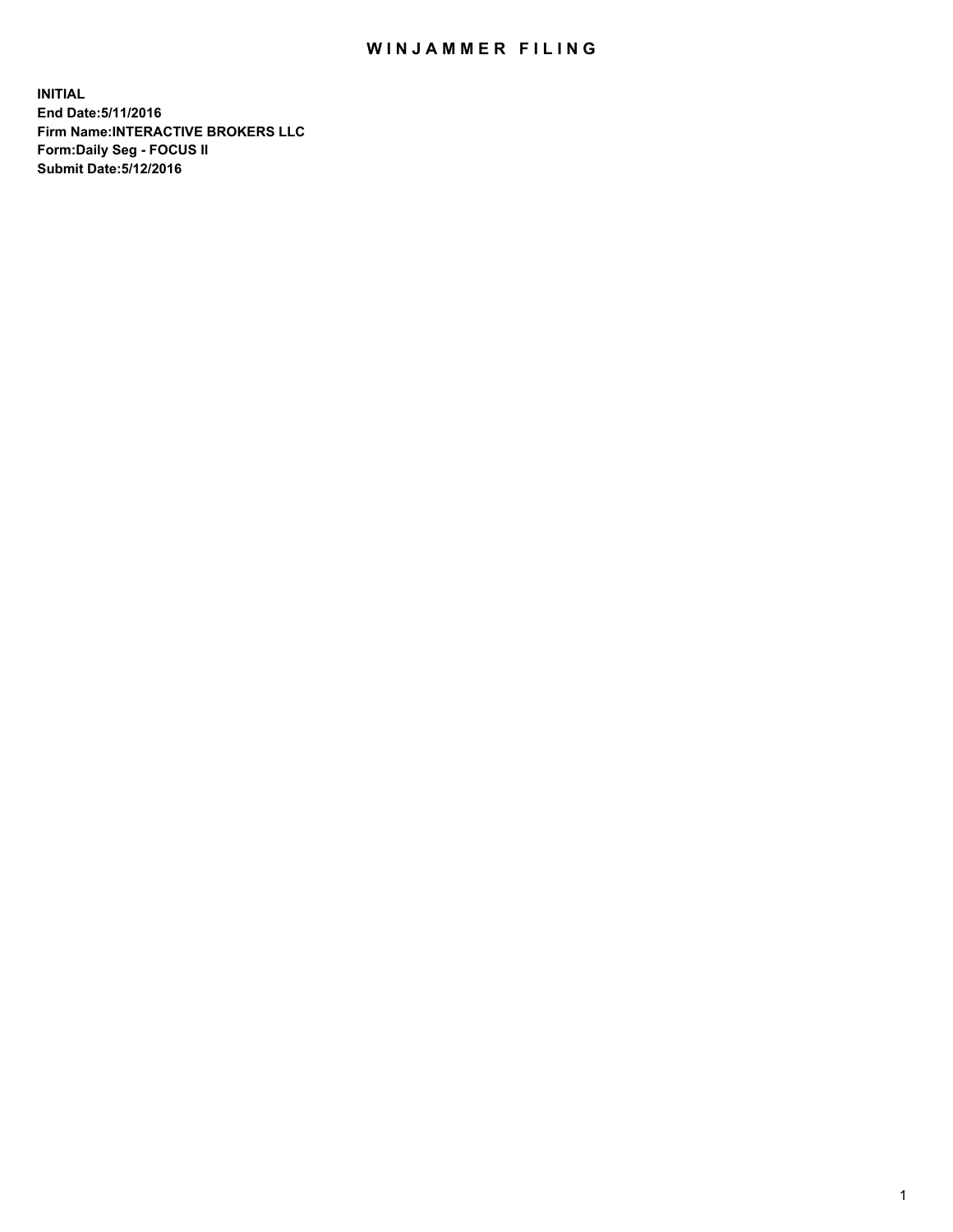## **INITIAL End Date:5/11/2016 Firm Name:INTERACTIVE BROKERS LLC Form:Daily Seg - FOCUS II Submit Date:5/12/2016 Daily Segregation - Cover Page**

| Name of Company<br><b>Contact Name</b><br><b>Contact Phone Number</b><br><b>Contact Email Address</b>                                                                                                                                                                                                                          | <b>INTERACTIVE BROKERS LLC</b><br><b>Alex Parker</b><br>203-618-7738<br>aparker@interactivebrokers.com |
|--------------------------------------------------------------------------------------------------------------------------------------------------------------------------------------------------------------------------------------------------------------------------------------------------------------------------------|--------------------------------------------------------------------------------------------------------|
| FCM's Customer Segregated Funds Residual Interest Target (choose one):<br>a. Minimum dollar amount: ; or<br>b. Minimum percentage of customer segregated funds required:% ; or<br>c. Dollar amount range between: and; or<br>d. Percentage range of customer segregated funds required between:% and%.                         | <u>0</u><br>155,000,000 245,000,000<br><u>00</u>                                                       |
| FCM's Customer Secured Amount Funds Residual Interest Target (choose one):<br>a. Minimum dollar amount: ; or<br>b. Minimum percentage of customer secured funds required:% ; or<br>c. Dollar amount range between: and; or<br>d. Percentage range of customer secured funds required between:% and%.                           | <u>0</u><br>80,000,000 120,000,000<br>0 <sub>0</sub>                                                   |
| FCM's Cleared Swaps Customer Collateral Residual Interest Target (choose one):<br>a. Minimum dollar amount: ; or<br>b. Minimum percentage of cleared swaps customer collateral required:% ; or<br>c. Dollar amount range between: and; or<br>d. Percentage range of cleared swaps customer collateral required between:% and%. | <u>0</u><br>0 <sub>0</sub><br>0 <sub>0</sub>                                                           |

Attach supporting documents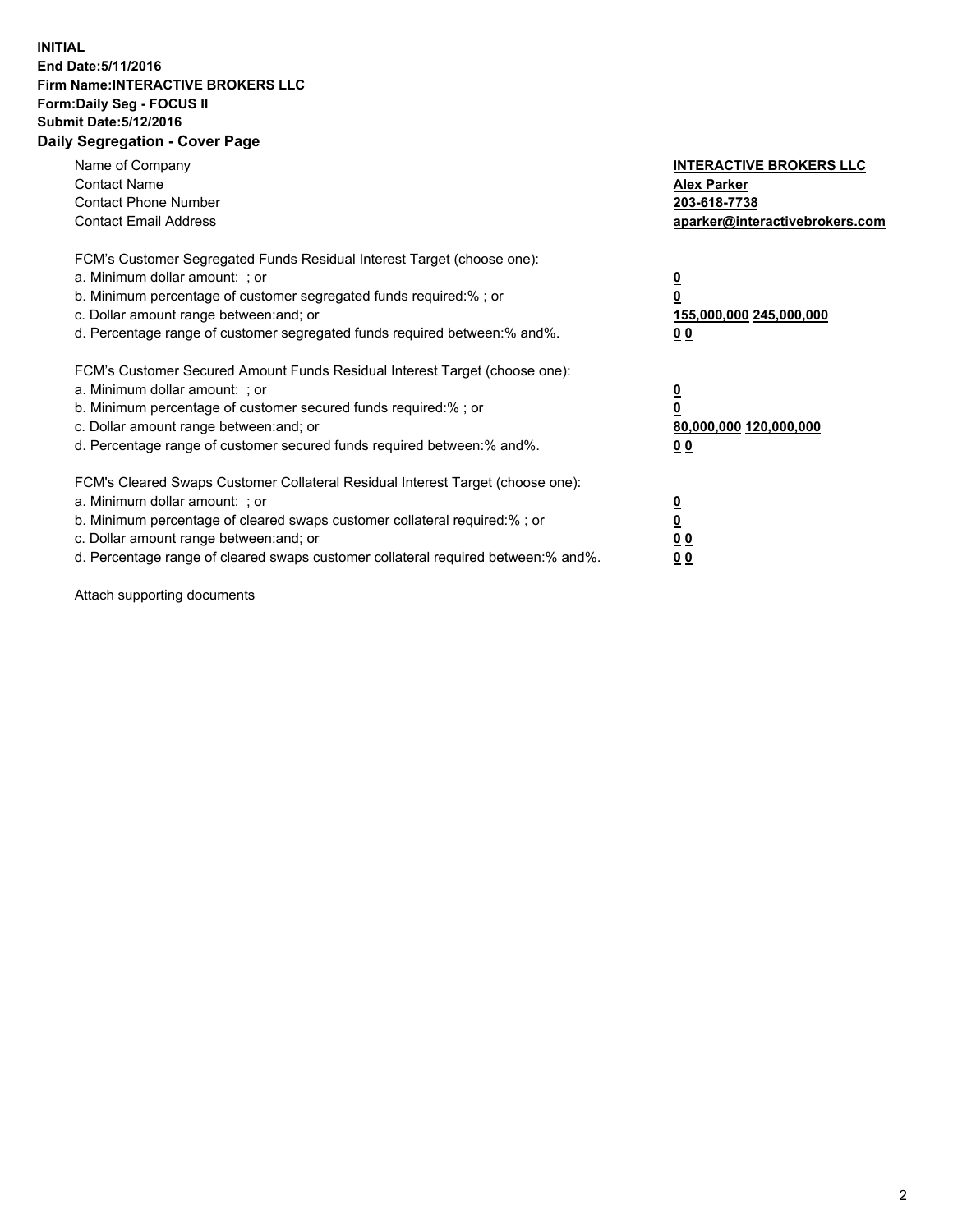## **INITIAL End Date:5/11/2016 Firm Name:INTERACTIVE BROKERS LLC Form:Daily Seg - FOCUS II Submit Date:5/12/2016 Daily Segregation - Secured Amounts**

|                | Daily Jegregation - Jeculed Aniounts                                                                       |                                   |
|----------------|------------------------------------------------------------------------------------------------------------|-----------------------------------|
|                | Foreign Futures and Foreign Options Secured Amounts                                                        |                                   |
|                | Amount required to be set aside pursuant to law, rule or regulation of a foreign                           | $0$ [7305]                        |
|                | government or a rule of a self-regulatory organization authorized thereunder                               |                                   |
| 1.             | Net ledger balance - Foreign Futures and Foreign Option Trading - All Customers                            |                                   |
|                | A. Cash                                                                                                    | 285,148,292 [7315]                |
|                | B. Securities (at market)                                                                                  | $0$ [7317]                        |
| 2.             | Net unrealized profit (loss) in open futures contracts traded on a foreign board of trade                  | 9,402,634 [7325]                  |
| 3.             | Exchange traded options                                                                                    |                                   |
|                | a. Market value of open option contracts purchased on a foreign board of trade                             | 49,728 [7335]                     |
|                | b. Market value of open contracts granted (sold) on a foreign board of trade                               | -162,617 [7337]                   |
| 4.             | Net equity (deficit) (add lines 1. 2. and 3.)                                                              | 294,438,037 [7345]                |
| 5.             | Account liquidating to a deficit and account with a debit balances - gross amount                          | 76,737 [7351]                     |
|                | Less: amount offset by customer owned securities                                                           | 0 [7352] 76,737 [7354]            |
| 6.             | Amount required to be set aside as the secured amount - Net Liquidating Equity                             | 294,514,774 [7355]                |
|                | Method (add lines 4 and 5)                                                                                 |                                   |
| 7.             | Greater of amount required to be set aside pursuant to foreign jurisdiction (above) or line                | 294,514,774 [7360]                |
|                | 6.                                                                                                         |                                   |
|                | FUNDS DEPOSITED IN SEPARATE REGULATION 30.7 ACCOUNTS                                                       |                                   |
| $\mathbf{1}$ . | Cash in banks                                                                                              |                                   |
|                | A. Banks located in the United States                                                                      | $0$ [7500]                        |
|                | B. Other banks qualified under Regulation 30.7                                                             | 0 [7520] 0 [7530]                 |
| 2.             | Securities                                                                                                 |                                   |
|                | A. In safekeeping with banks located in the United States                                                  | 350,789,108 [7540]                |
|                | B. In safekeeping with other banks qualified under Regulation 30.7                                         | 0 [7560] 350,789,108 [7570]       |
| 3.             | Equities with registered futures commission merchants                                                      |                                   |
|                | A. Cash                                                                                                    | $0$ [7580]                        |
|                | <b>B.</b> Securities                                                                                       | $0$ [7590]                        |
|                | C. Unrealized gain (loss) on open futures contracts                                                        | $0$ [7600]                        |
|                | D. Value of long option contracts                                                                          | $0$ [7610]                        |
|                | E. Value of short option contracts                                                                         | 0 [7615] 0 [7620]                 |
| 4.             | Amounts held by clearing organizations of foreign boards of trade                                          |                                   |
|                | A. Cash                                                                                                    | $0$ [7640]                        |
|                | <b>B.</b> Securities                                                                                       | $0$ [7650]                        |
|                | C. Amount due to (from) clearing organization - daily variation                                            | $0$ [7660]                        |
|                | D. Value of long option contracts                                                                          | $0$ [7670]                        |
|                | E. Value of short option contracts                                                                         | 0 [7675] 0 [7680]                 |
| 5.             | Amounts held by members of foreign boards of trade                                                         |                                   |
|                | A. Cash                                                                                                    | 53,444,316 [7700]                 |
|                | <b>B.</b> Securities                                                                                       | $0$ [7710]                        |
|                | C. Unrealized gain (loss) on open futures contracts                                                        | 6,108,121 [7720]                  |
|                | D. Value of long option contracts                                                                          | 49,727 [7730]                     |
|                | E. Value of short option contracts                                                                         | -162,613 [7735] 59,439,551 [7740] |
| 6.             | Amounts with other depositories designated by a foreign board of trade                                     | $0$ [7760]                        |
| 7.             | Segregated funds on hand                                                                                   | $0$ [7765]                        |
| 8.             | Total funds in separate section 30.7 accounts                                                              | 410,228,659 [7770]                |
| 9.             | Excess (deficiency) Set Aside for Secured Amount (subtract line 7 Secured Statement<br>Page 1 from Line 8) | 115,713,885 [7380]                |
| 10.            | Management Target Amount for Excess funds in separate section 30.7 accounts                                | 80,000,000 [7780]                 |
| 11.            | Excess (deficiency) funds in separate 30.7 accounts over (under) Management Target                         | 35,713,885 [7785]                 |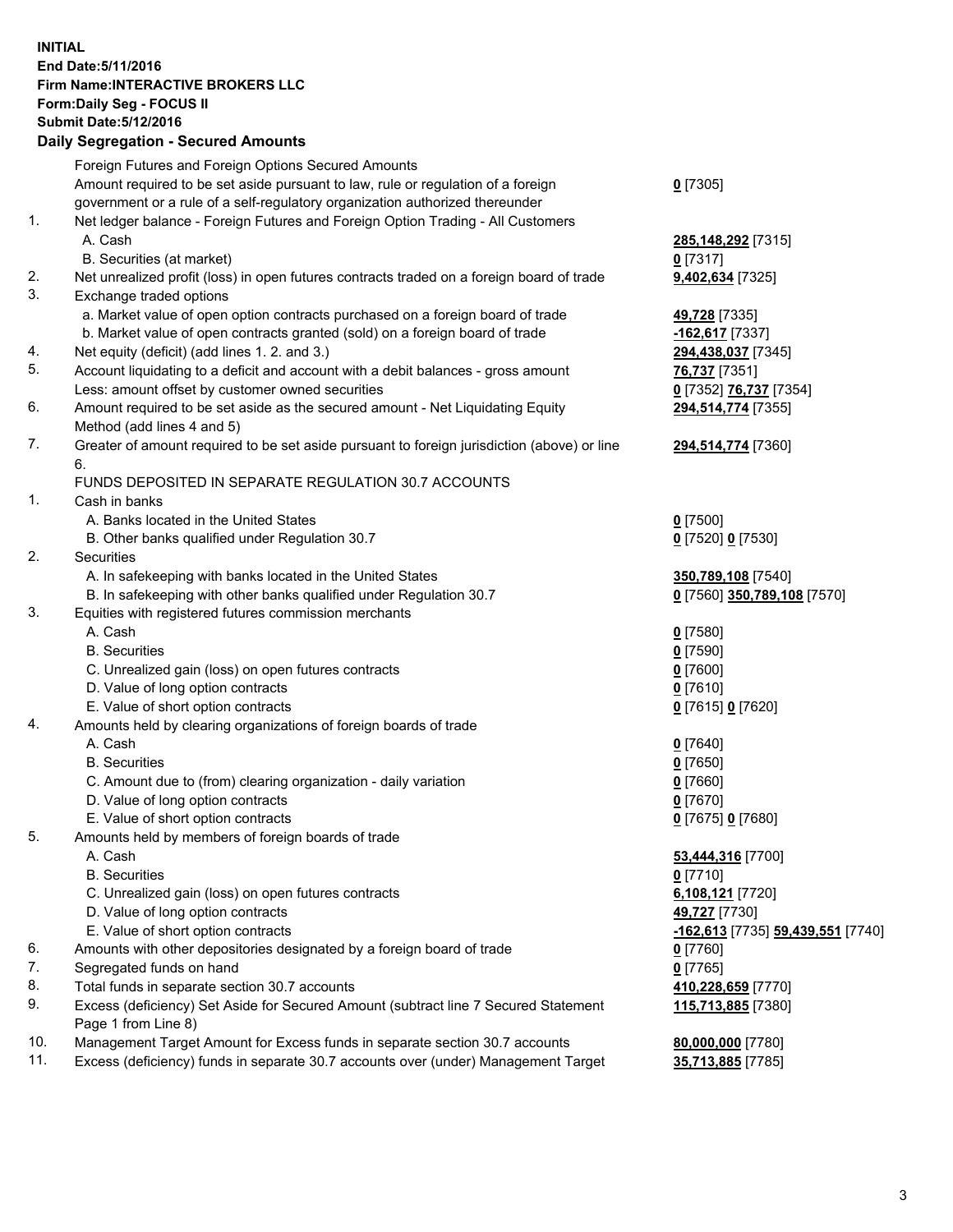**INITIAL End Date:5/11/2016 Firm Name:INTERACTIVE BROKERS LLC Form:Daily Seg - FOCUS II Submit Date:5/12/2016 Daily Segregation - Segregation Statement** SEGREGATION REQUIREMENTS(Section 4d(2) of the CEAct) 1. Net ledger balance A. Cash **2,766,579,924** [7010] B. Securities (at market) **0** [7020] 2. Net unrealized profit (loss) in open futures contracts traded on a contract market **19,747,870** [7030] 3. Exchange traded options A. Add market value of open option contracts purchased on a contract market **133,779,615** [7032] B. Deduct market value of open option contracts granted (sold) on a contract market **-198,627,238** [7033] 4. Net equity (deficit) (add lines 1, 2 and 3) **2,721,480,171** [7040] 5. Accounts liquidating to a deficit and accounts with debit balances - gross amount **119,762** [7045] Less: amount offset by customer securities **0** [7047] **119,762** [7050] 6. Amount required to be segregated (add lines 4 and 5) **2,721,599,933** [7060] FUNDS IN SEGREGATED ACCOUNTS 7. Deposited in segregated funds bank accounts A. Cash **225,687,980** [7070] B. Securities representing investments of customers' funds (at market) **1,707,740,863** [7080] C. Securities held for particular customers or option customers in lieu of cash (at market) **0** [7090] 8. Margins on deposit with derivatives clearing organizations of contract markets A. Cash **157,568,009** [7100] B. Securities representing investments of customers' funds (at market) **879,357,062** [7110] C. Securities held for particular customers or option customers in lieu of cash (at market) **0** [7120] 9. Net settlement from (to) derivatives clearing organizations of contract markets **22,646,132** [7130] 10. Exchange traded options A. Value of open long option contracts **133,763,408** [7132] B. Value of open short option contracts **-198,611,075** [7133] 11. Net equities with other FCMs A. Net liquidating equity **0** [7140] B. Securities representing investments of customers' funds (at market) **0** [7160] C. Securities held for particular customers or option customers in lieu of cash (at market) **0** [7170] 12. Segregated funds on hand **0** [7150] 13. Total amount in segregation (add lines 7 through 12) **2,928,152,379** [7180] 14. Excess (deficiency) funds in segregation (subtract line 6 from line 13) **206,552,446** [7190] 15. Management Target Amount for Excess funds in segregation **155,000,000** [7194] 16. Excess (deficiency) funds in segregation over (under) Management Target Amount **51,552,446** [7198]

Excess